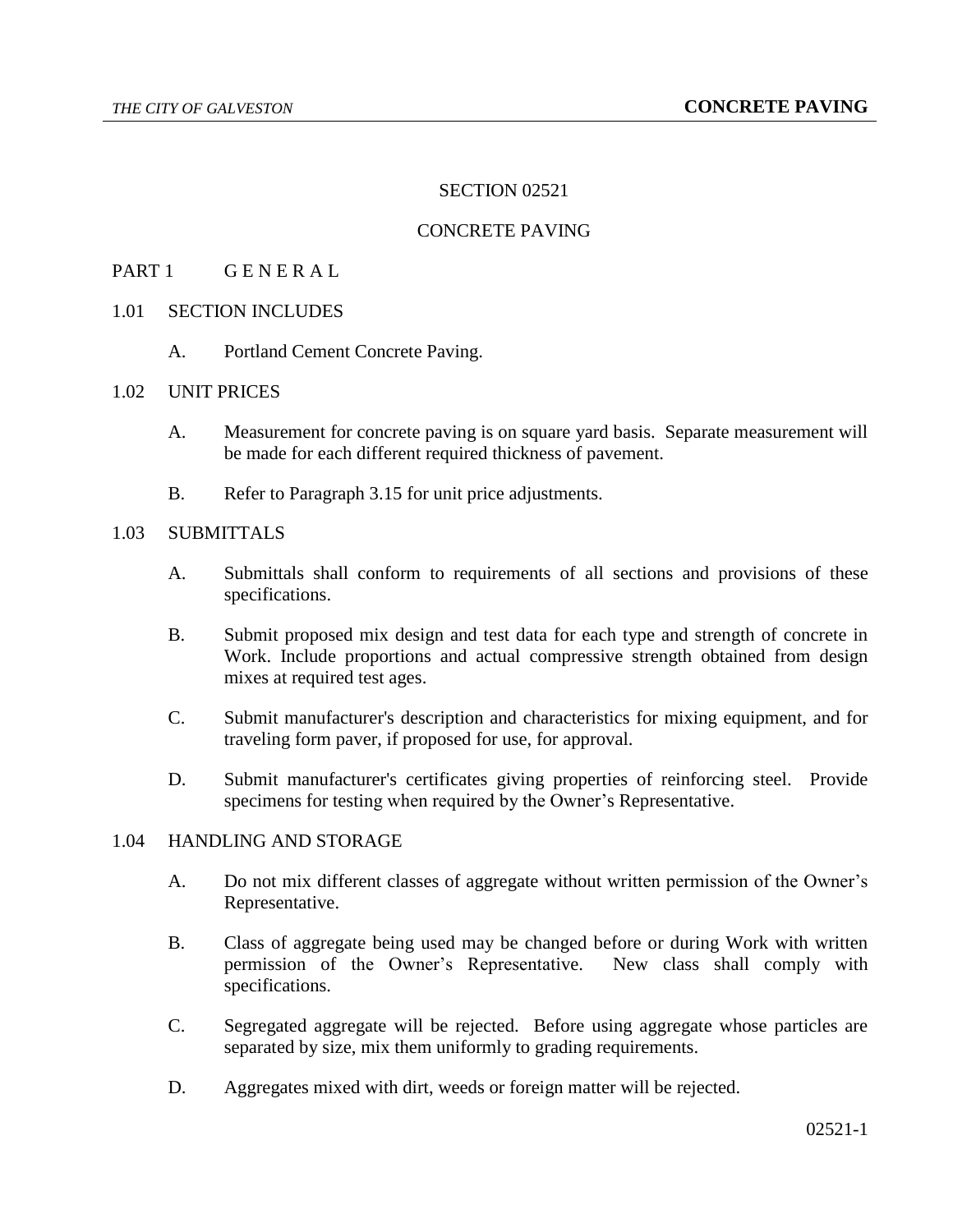E. Do not dump or store aggregate in roadbed.

## PART 2 PRODUCTS

#### 2.01 MATERIALS

- A. Portland Cement:
	- 1. Sample and test cement to verify compliance with Standards of ASTM C150, Type I or Type III.
	- 2. Bulk cement which meets referenced standards may be used if the method of handling is approved by the Owner's Representative. When using bulk cement, provide satisfactory weighing devices.
	- 3. Fly ash which meets standards of ASTM C618 may be used as mineral fill if the method of handling is approved by the Owner's Representative.
- B. Water: Fresh, clear and apparently clean conforming to requirements for water in ASTM C94.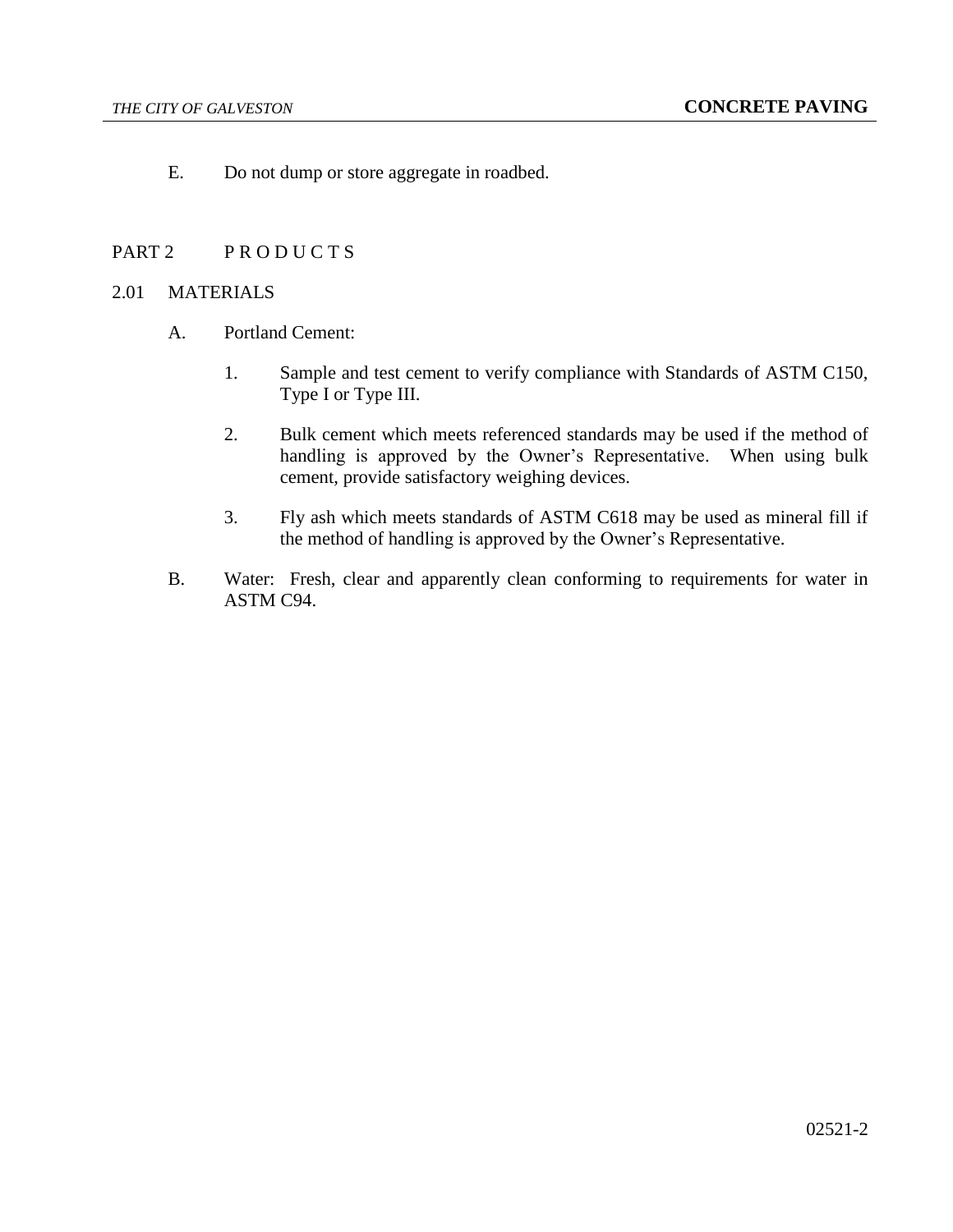$\overline{a}$ 

Percent by Weight of Total

- C. Coarse Aggregate: Crushed stone or gravel, or combination thereof, which is clean, hard, and durable, conforms to requirements of ASTM C33, and has abrasion loss not more than 45 percent by weight when subjected to Los Angeles Abrasion Test (ASTM C131).
	- 1. Maximum percentage by weight of deleterious substances shall not exceed following values:

| <b>Item</b>                                         | Sample Maximum |
|-----------------------------------------------------|----------------|
| Clay lumps and friable particles                    | 3.0            |
| Material finer then $75$ - $\mu$ m (No. 200) sieve: |                |
| Concrete subject to abrasion                        | $3.0*$         |
| All Other concrete                                  | $5.0*$         |
| Coal and lignite:                                   |                |
| Where surface appearance pf concrete                |                |
| is of importance                                    | 0.5            |
| All other concrete                                  | 1.0            |

\* In case of manufactured sand, if material is finer than 75-μm (No. 200) sieve consists of dust of fracture, essentially free from clay or shale, these limits may be increased to 5 and 7 percent, respectively.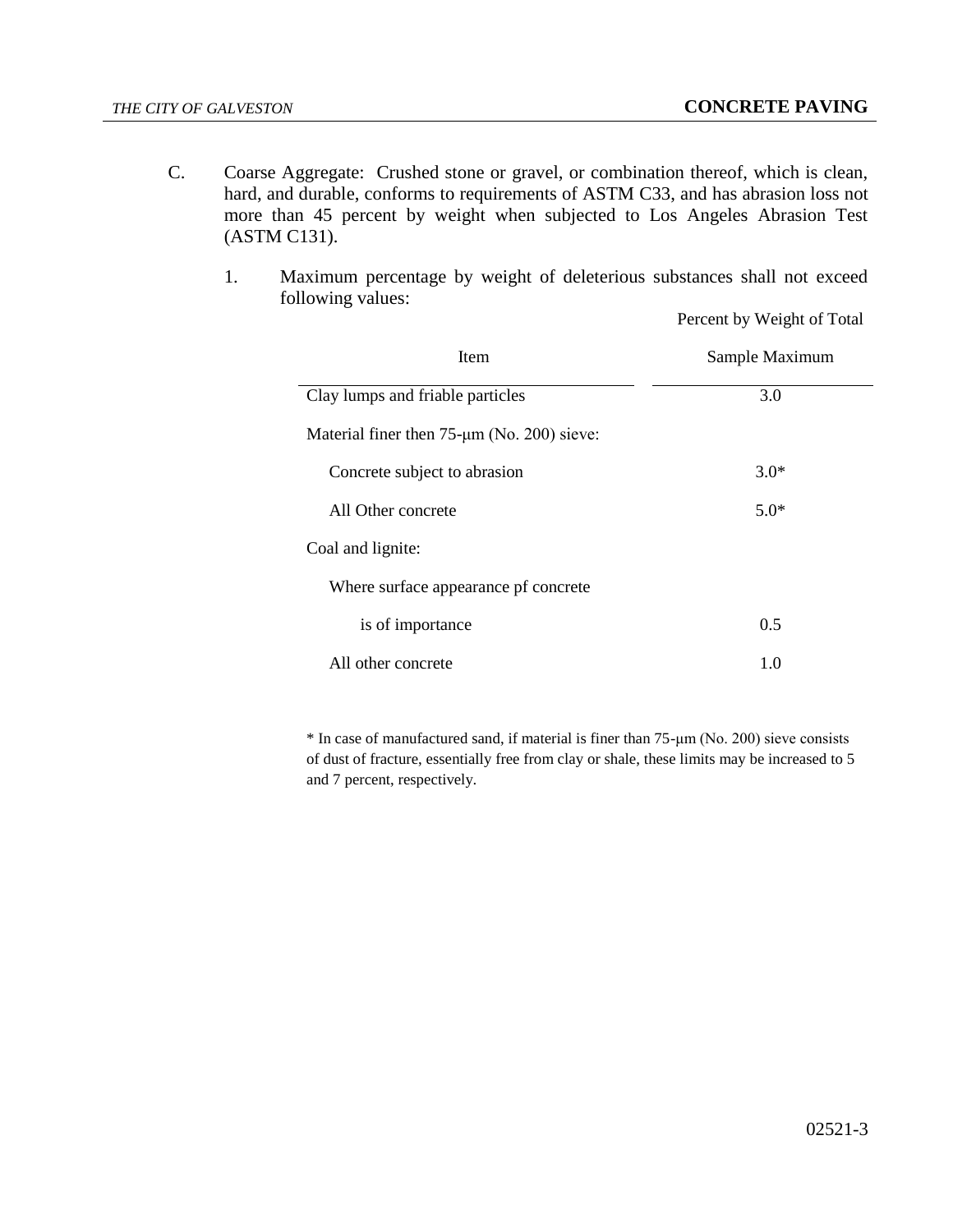2. Coarse aggregate (size 1-1/2 inch to No. 4 sieve) shall conform to requirements of ASTM C33. Gradation shall be within following limits when graded in accordance with ASTM C136:

Sieve Designation

| (Square Openings)           | Percentage by Weight |
|-----------------------------|----------------------|
| Retained on 1-3/4" sieve    | $\Omega$             |
| Retained on $1-1/2$ " sieve | $0$ to 5             |
| Retained on 3/4" sieve      | $30 \text{ to } 65$  |
| Retained on 3/8" sieve      | 70 to 90             |
| Retained on No. 4 sieve     | $95 \text{ to } 100$ |
| Loss by Decantation Test    |                      |
| *Method Tex-406-A           | 1.0 maximum          |

\* In case of aggregates made primarily from crushing of stone, if material finer than the 200 sieve is dust of fracture essentially free from clay or shale as established by Part III of Tex-406-A, percent may be increased to 1.5.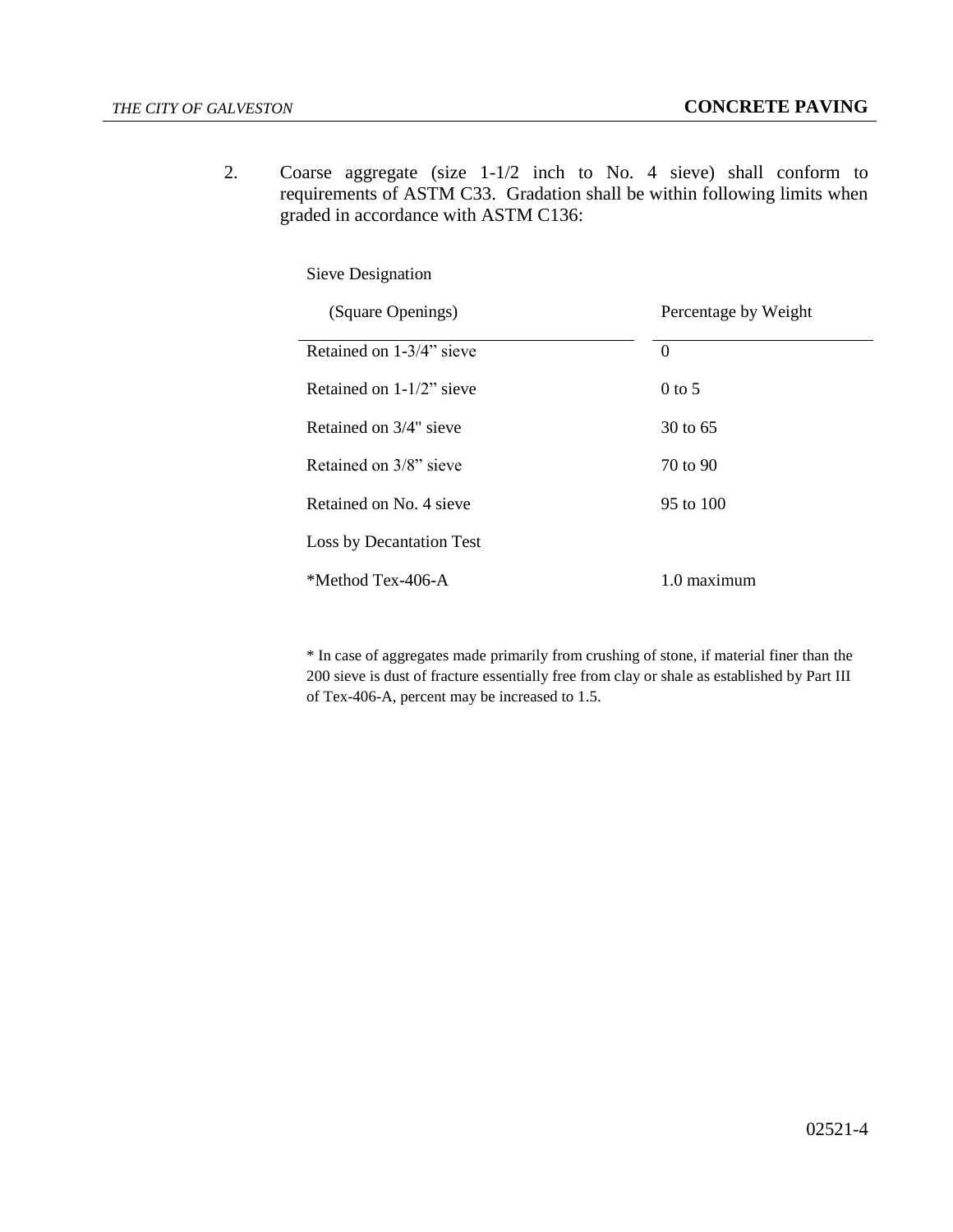D. Fine Aggregate: Sand, manufactured sand, or combination thereof, composed of clean, hard, durable, uncoated grains, free from loams or other injurious foreign matter. Fine aggregate for concrete shall conform to requirements of ASTM C33. Gradation shall be within following limits when graded in accordance with ASTM C136:

Sieve Designation

| (Square Openings)         | Percentage by Weight |
|---------------------------|----------------------|
| Retained on 3/8" sieve    | $\theta$             |
| Retained on No. 4 sieve   | $0$ to 5             |
| Retained on No. 8 sieve   | 0 to 20              |
| Retained on No. 16 sieve  | 15 to 50             |
| Retained on No. 30 sieve  | 35 to 75             |
| Retained on No. 50 sieve  | $65$ to $90$         |
| Retained on No. 100 sieve | 90 to 100            |
| Retained on No. 200 sieve | 97 to 100            |

- 1. When subjected to color test for organic impurities (ASTM C40), fine aggregate shall not show color darker than standard color. Fine aggregate shall be subjected to Sand Equivalent Test (Tex-203-F). Sand equivalent value shall not be less than 80, unless higher value is shown on Drawings.
- E. Mineral Filler: Class C fly ash of acceptable quality and meeting requirements of ASTM C618 may be used as mineral admixture in concrete mixture. When fly ash mineral filler is used, it shall be stored and inspected in accordance with ASTM C618. Fly ash shall not be used in amounts to exceed 30 percent by absolute volume of cementitious material in mix design. Cement content may be reduced if strength requirements can be met. Note: When fly ash is used, the term "cement" is defined as cement plus fly ash.
- F. Air Entraining Agent: Furnish an air entraining agent conforming to requirements of ASTM C260.
- G. Water Reducer: Water reducing admixture conforming to requirements of ASTM C494 may be used if required to improve the workability of concrete. Amount and type of such admixture shall be subject to approval by the Owner's Representative.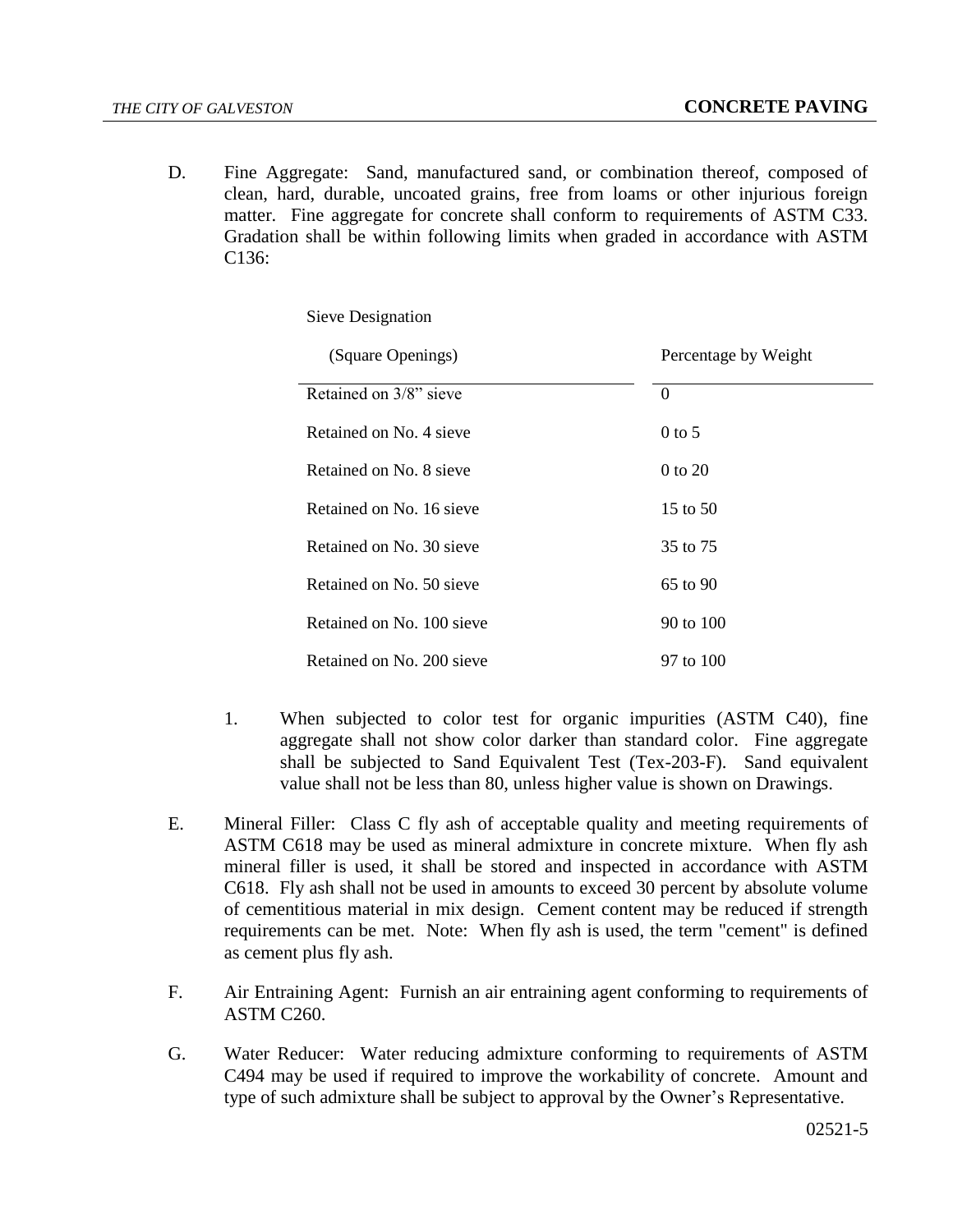- H. Reinforcing Steel:
	- 1. Provide new billet steel manufactured by open hearth process and conforming to ASTM A615, Grade 60. Store steel to protect it from mechanical injury and rust. At time of placement, steel shall be free from dirt, scale, rust, paint, oil or other injurious materials.
	- 2. Cold bend reinforcing steel to shapes shown. Once steel has been bent, it may not be rebent.
- I. Fibrous Reinforcing: Conform to requirements of Section 03240. Not to be used in lieu of steel reinforcing.

## 2.02 EQUIPMENT

- A. Equipment: Conform to requirements of ASTM C94.
- 2.03 MIXING
	- A. Employ and pay certified testing laboratory to prepare mix designs. Compressive strength shall be as specified using test specimens prepared in accordance with ASTM C31 and tested in accordance with ASTM C39. Contractor shall determine and measure batch quantity of each ingredient, including all water for batch designs and all concrete produced for Work. Mix shall conform to these specifications and other requirements indicated on Drawings.
	- B. Mix design to produce concrete which will have compressive strength of 3000 psi at 7 days and 3500 psi at 28 days. When high-early-strength cement is used, it shall reach at least 3250 psi at 72 hours and 3500 psi at 28 days. Slump of concrete shall be at least 1 inch, but no more than 5 inches, when tested in accordance with ASTM C143.
		- 1. Concrete pavement shall contain at least 5-1/2 sacks (94 pounds per sack) of cement per cubic yard, with not more than 6.5 gallons of water, net, per sack of cement (water cement ratio maximum 0.57). Cement content shall be determined in accordance with ASTM C138. Addition of mineral filler may be used to improve workability or plasticity of concrete to limits specified.
		- 2. Coarse dry aggregate shall not exceed 85 percent of loose volume of concrete.
		- 3. Add air-entraining admixture to ensure uniform distribution of agent throughout batch. Base air content of freshly mixed air-entrained concrete upon trial mixes with materials to be used in Work, adjusted to produce concrete of required plasticity and workability. Percentage of air entrainment in mix shall be 4-1/2 percent plus or minus 1-1/2 percent. Air content shall be determined by testing in accordance with ASTM C231.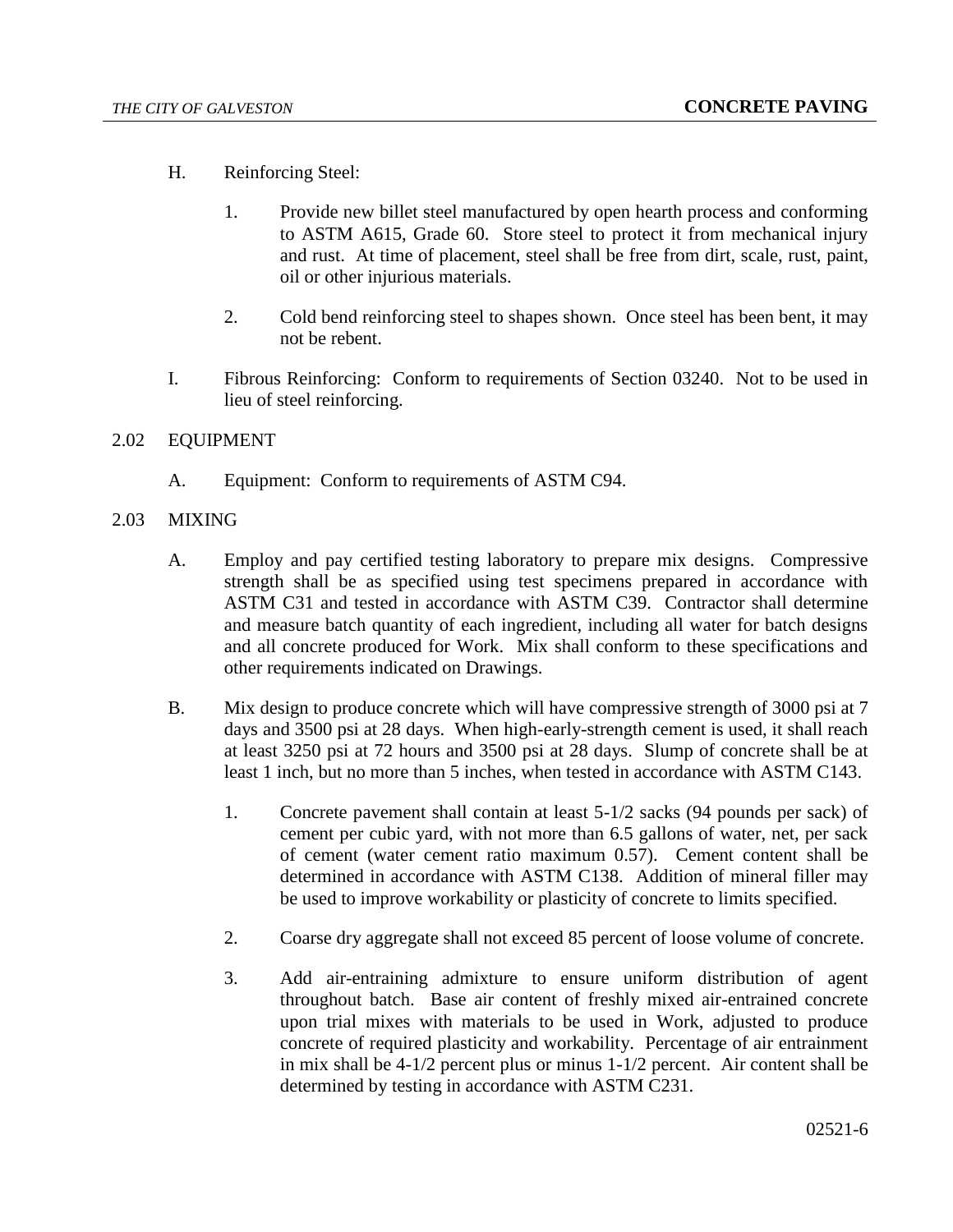4. Use retardant when temperature exceeds 90 degrees F. Proportion shall be as recommended by manufacturer. Use same brand as used for air-entraining agent. Add and batch material using same methods as used for air-entraining agent.

## PART 3 EXECUTION

## 3.01 EXAMINATION

- A. Verify compacted base is ready to support imposed loads and meets compaction requirements.
- B. Verify lines and grades are correct.

#### 3.02 PREPARATION

- A. Properly prepare, shape and compact each section of subgrade before placing forms, reinforcing steel or concrete. After forms have been set to proper grade and alignment, use subgrade planer to shape subgrade to its final cross section. Check contour of subgrade with template.
- B. Remove subgrade that will not support loaded form. Replace and compact subgrade to required density.

#### 3.03 EQUIPMENT

- A. Alternate equipment and methods, other than those required by this article, may be used provided the Contractor demonstrates that equal, or better, results will be obtained and if approved by the Owner's Representative. Maintain equipment for preparing subgrade and for finishing and compacting concrete in good working order.
- B. Subgrade Planer and Template:
	- 1. Use subgrade planer with adjustable cutting blades to trim subgrade to exact section shown on Drawings. Select planer mounted on visible rollers which ride on forms. Planer frame must have sufficient weight so that it will remain on form at all times, and have such strength and rigidity that, under tests made by changing support from wheels to center, planer will not develop deflection of more than 1/8 inch. Tractors used to pull planer shall not produce ruts or indentations in subgrade. When slip form method of paving is used, operate subgrade planer on prepared track grade or have it controlled by electronic sensor system operated from string line to establish horizontal alignment and elevation of subbase.
	- 02521-7 2. Provide template for checking contour of subgrade. Template shall be long enough to rest upon side forms and have such strength and rigidity that, when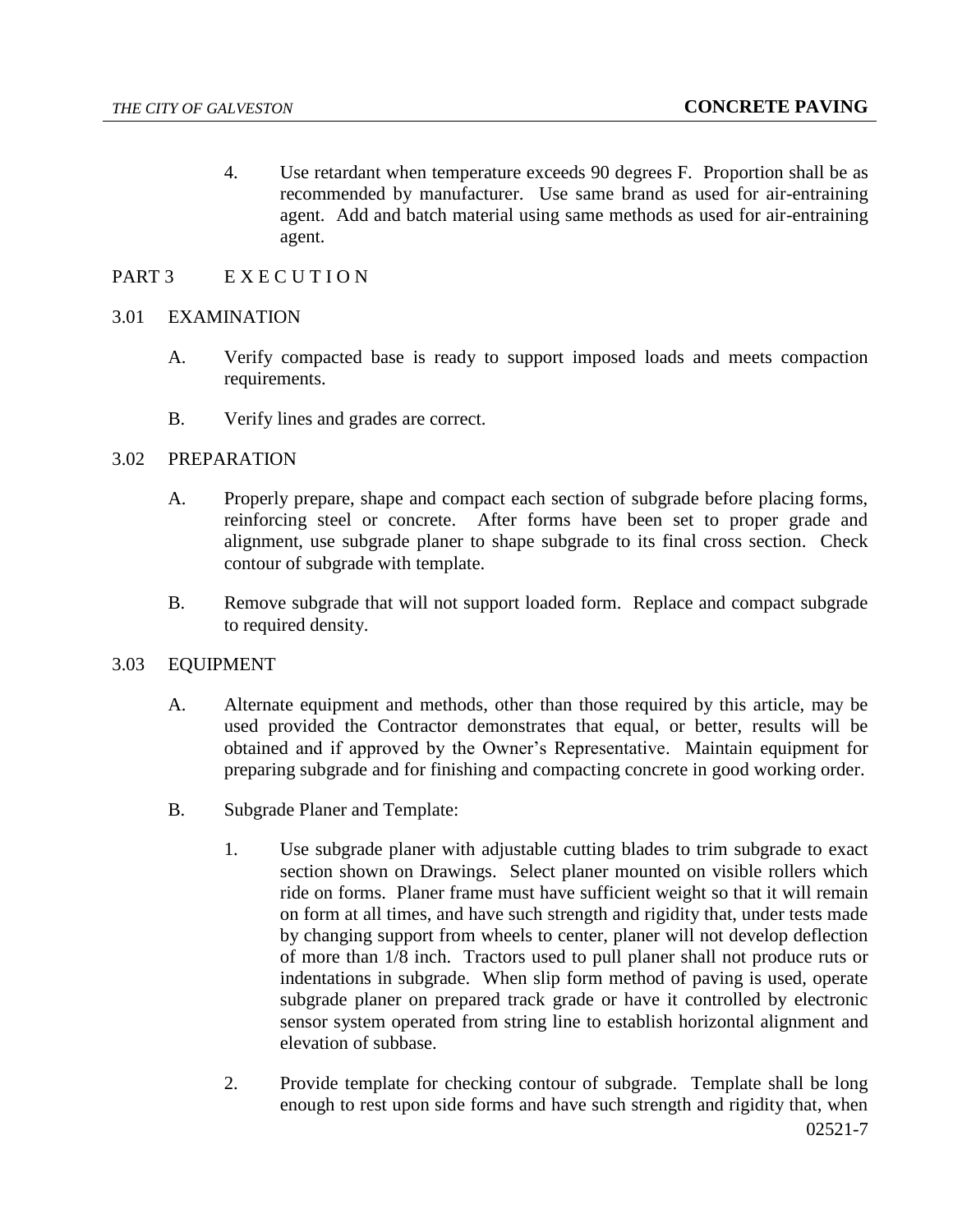supported at center, maximum deflection shall not exceed 1/8 inch. Fit template with accurately adjustable rods projecting downward at 1-foot intervals. Adjust these rods to gauge cross sections of slab bottom when template is resting on side forms.

- C. Machine Finisher: Provide a power-driven, transverse finishing machine designed and operated to strike off and consolidate concrete. Machine shall have two screeds accurately adjusted to crown of pavement and with frame equipped to ride on forms. Use finishing machine with rubber tires if it operates on concrete pavement.
- D. Hand Finishing (Only to be used when approved by the Owner):
	- 1. Provide mechanical strike and tamping template 2 feet longer than width of pavement to be finished. Shape template to pavement section.
	- 2. Provide two bridges to ride on forms and span pavement for finishing expansion and dummy joints. Provide floats and necessary edging and finishing tools.
- E. Belt Finishing: While concrete is still workable, give surface final belting to produce a uniform surface of gritty texture. Perform belting with short rapid transverse strokes having sweeping longitudinal motion.
- F. Vibrators: Furnish mechanically operated synchronized vibrators mounted on tamping bar which rides on forms and hand-manipulated mechanical vibrators. Furnish vibrators with frequency of vibration to provide maximum consolidation of concrete without segregation.
- G. Traveling Form Paver: Approved traveling form paver may be used in lieu of construction methods employing forms, consolidating, finishing and floating equipment. Requirements of this specification for subgrade, pavement tolerances, pavement depth, alignments, consolidation, finishing and workmanship shall be met. If traveling form paver does not provide concrete paving that meets the compaction, finish and tolerances requirements of this specification, its use shall be immediately discontinued when so ordered by the Owner's Representative and conventional methods shall be used.
	- 1. Equip traveling paver with longitudinal transangular finishing float adjustable to crown and grade. Float shall be long enough to extend across pavement to side forms or edge of slab.
	- 2. Insure that continuous deposit of concrete can be made at paver to minimize starting and stopping. Use conventional means of paving locations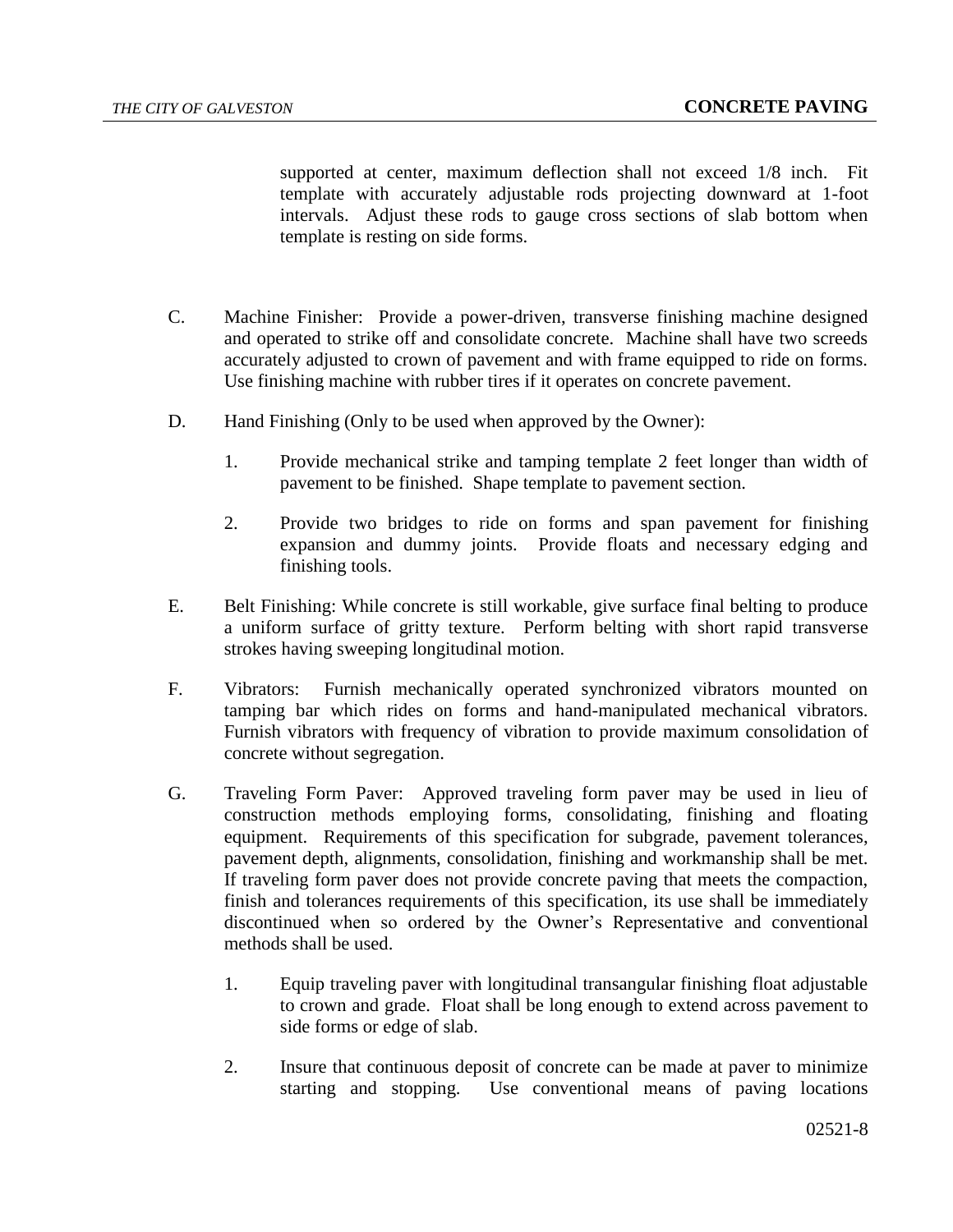inaccessible to traveling paver, or having horizontal or vertical curvature that traveling paver cannot negotiate.

3. Where Drawings require tie bars for adjacent paving, securely tie and support bars to prevent displacement. Tie bars may be installed with approved mechanical bar inserter mounted on traveling-form paver. Replace any pavement in which tie bars assume final position other than that shown on Drawings, unless corrective alternates are authorized in writing by the Owner's Representative.

## 3.04 FORMS

- A. Side Forms: Use metal or wood forms of approved shape and section. Preferred depth of form shall be equal to required edge thickness of pavement. Forms with depths greater or less than required edge thickness of pavement will be permitted, provided difference between form depth and edge thickness is not greater than 1 inch, and further provided that forms of depth less than pavement edge are brought to required edge thickness by securely attaching wood or metal strips to bottom of form, or by grouting under form. Aluminum forms are not allowed. All forms shall be approved by the Owner's Representative. Length of form sections shall be not less than 10 feet and each section shall provide for staking in position with not less than 3 pins. Flexible or curved forms of wood or metal of proper radius shall be used for curves of 200-foot radius or less. Forms shall have ample strength and shall be provided with adequate devices for secure setting so that when in-place they will withstand, without visible springing or settlement, impact and vibration of finishing machine. Forms shall be free from warp, bends or kinks and shall be sufficiently true to provide reasonable straight edge on concrete. Top of each form section, when tested with straight edge, shall conform to requirements specified for surface of completed pavement. Provide sufficient forms for satisfactory placement of concrete. For short radius curves, forms less than 10 feet in length or curved forms may be used. For curb returns at street intersections and driveways, wood forms of good grade and quality may be used.
- B. Form Setting:
	- 1. Rest forms directly on subgrade. Do not shim with pebbles or dirt. Accurately set forms to required grade and alignment and, during entire operation of placing, compacting and finishing of concrete, do not deviate from this grade and alignment more than 1/8 inch in 10 feet of length. Do not remove forms for at least 8 hours after completion of finishing operations. Provide supply of forms that will be adequate for orderly and continuous placing of concrete. Set forms and check grade for at least 300 feet ahead of mixer or as approved by the Owner's Representative.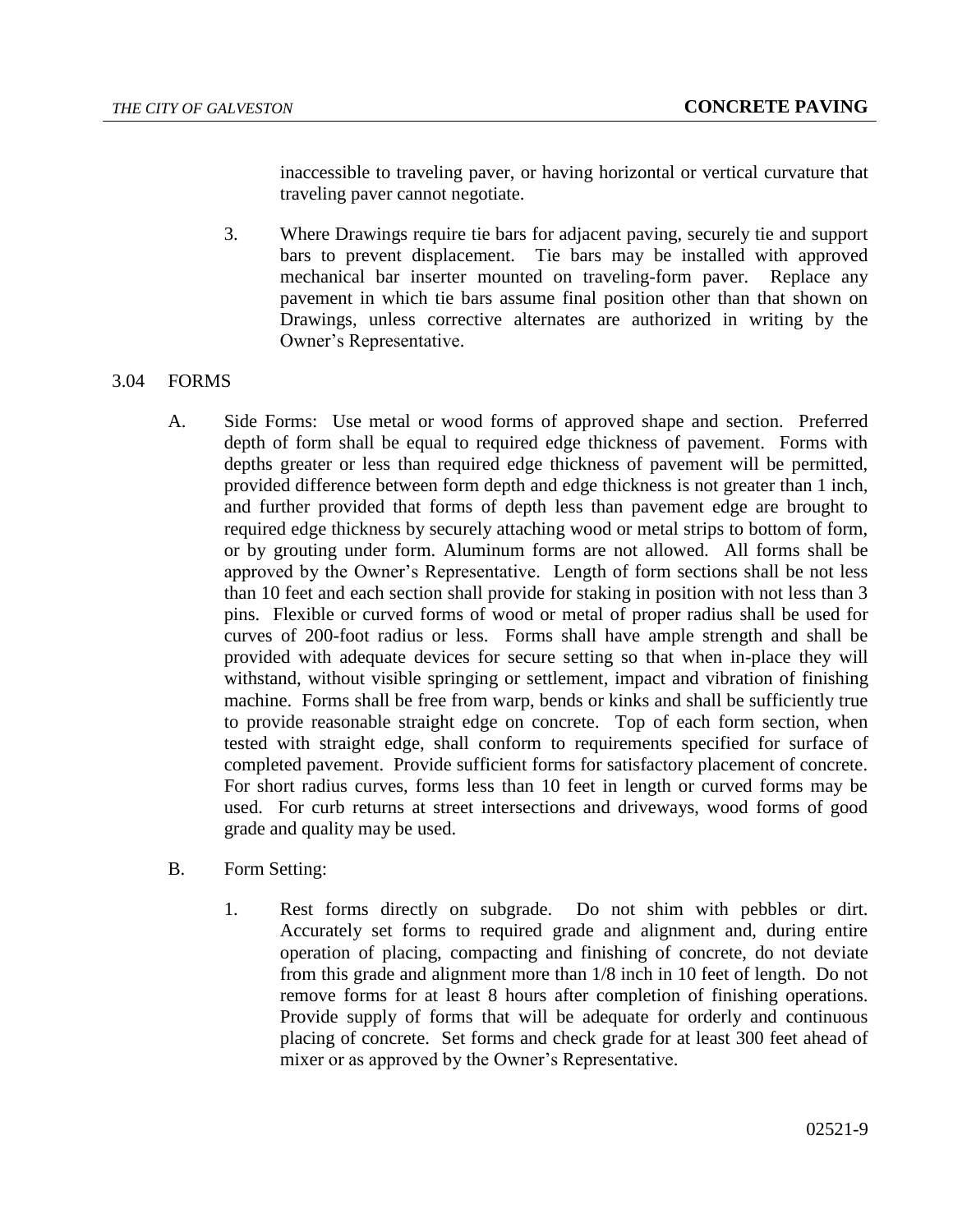2. Adjacent slabs may be used instead of forms, provided that concrete is well protected from possible damage by finishing equipment. These adjacent slabs shall not be used for forms until concrete has aged at least 7 days.

## 3.05 REINFORCING STEEL AND JOINT ASSEMBLIES

- A. Accurately place reinforcing steel and joint assemblies and position them securely as indicated on Drawings. Tie reinforcing bars with wire securely together at intersections and splices. Bars and coatings shall be free of rust, dirt or other foreign matter when concrete is placed. Place all reinforcing steel and secure to chairs.
- B. Place pavement joint assemblies at required locations and elevations, and rigidly secure all parts in required positions. Install dowel bars accurately in joint assemblies as shown, each parallel to pavement surface and to center line of pavement. Rigidly secure in required position to prevent displacement during placing and finishing of concrete. Accurately cut header boards, joint filler and other material used for forming joints to receive each dowel bar. Drill dowels into existing pavement, secure with epoxy, and provide paving headers, as required, to provide rigid pavement sections.

#### 3.06 FIBROUS REINFORCING

- A. Do not use fibrous reinforcing to replace structural, load bearing or moment reinforcing steel.
- B. Mix and place in accordance with requirements of Section 03240 (Only when specified).

#### 3.07 PLACEMENT

A. Place concrete only when air temperature taken in shade and away from artificial heat is above 35 degrees F and rising. Concrete shall not be placed when temperature is below 40 degrees F and falling.

When concrete temperature is 85 degrees F or above, do not exceed 60 minutes between introduction of cement to the aggregates and discharge. When the weather is such that the concrete temperature would exceed 90 degrees F, employ effective means, such as pre-cooling of aggregates and mixing water, using ice or placing at night, as necessary to maintain concrete temperature, as placed, below 90 degrees F.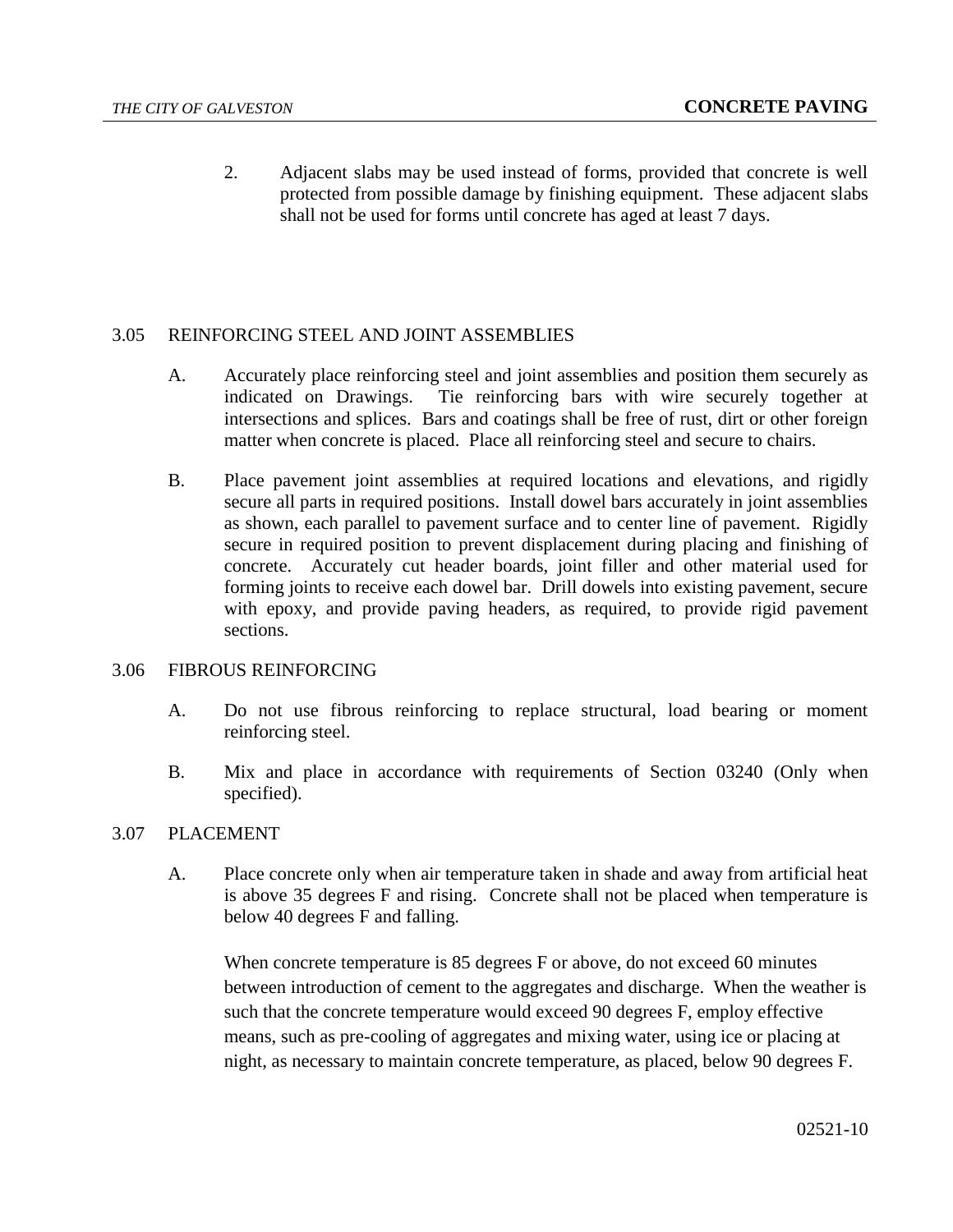- B. Place concrete within 90 minutes of mixing if concrete temperature is 85 degrees or less. Remove and dispose of concrete not placed within this period.
- C. Concrete slump during placement shall be 1 to 5 inches, except when using travelingform paver slump shall be maximum of 2 inches.
- D. Deposit concrete rapidly and continuously on subgrade or subbase in successive batches. Distribute concrete to required depth and for entire width of placement in manner that will require as little rehandling as possible. Where hand spreading is necessary, distribute concrete with shovels or by other approved methods. Use only concrete rakes in handling concrete. At end of day or in case of unavoidable interruption of more than 30 minutes, place transverse construction joint at point of stopping work. Remove and replace sections less than 10 feet long.
- E. Take special care in placing and spading concrete against forms and at longitudinal and transverse joints to prevent honeycombing. Voids in edge of finished pavement will be cause for rejection.

## 3.08 COMPACTION

- A. Consolidate the concrete using mechanical vibrators as specified herein. Extend a vibratory unit across the pavement, not quite touching side forms. Space individual vibrators at close enough intervals to vibrate and consolidate entire width of pavement uniformly. Mount mechanical vibrators to avoid contact with forms, reinforcement, transverse or longitudinal joints.
- B. Furnish enough hand-manipulated mechanical vibrators for proper consolidation of concrete along forms, at joints and in areas not covered by mechanically controlled vibrators.

## 3.09 FINISHING

- A. Finish concrete pavement with power-driven transverse finishing machines or by hand finishing methods (Hand finishing allowed only if approved by the Owner).
	- 1. Use transverse finishing machine to make at least two trips over each area. Make last trip continuous run of not less than 40 feet. After transverse screeding, use hand-operated longitudinal float to test and level surface to required grade.
	- 2. Hand finish with mechanical strike and tamping template as wide as pavement to be finished. Shape template to pavement section. Move strike template forward in direction of placement, maintaining slight excess of material in front of cutting edge. Make at least two trips over each area. Screed pavement surface to required section. Work screed with combined transverse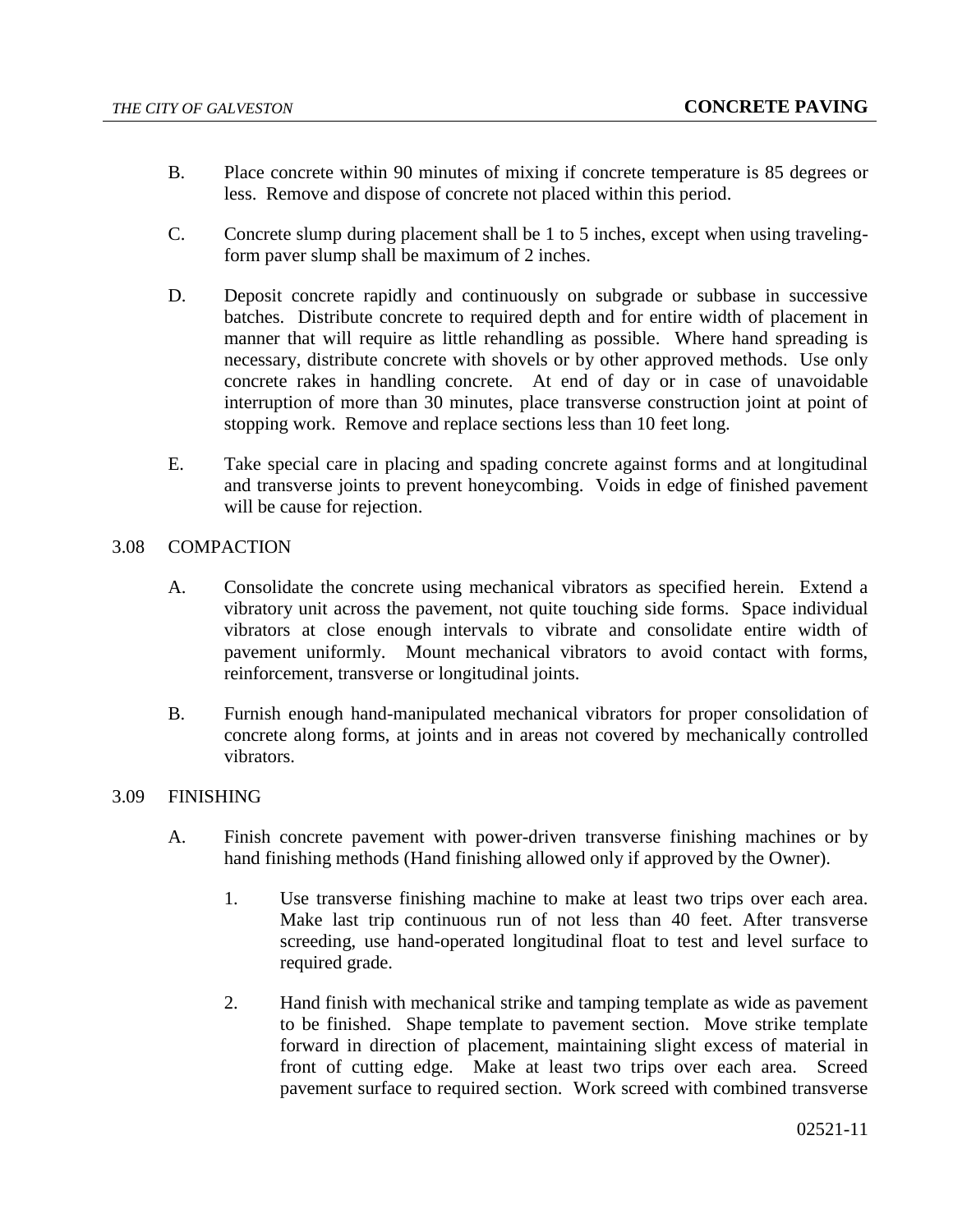and longitudinal motion in direction work is progressing. Maintain screed in contact with forms. Use longitudinal float to level surface.

- B. On narrow strips and transitions, finish concrete pavement by hand. Thoroughly work concrete around reinforcement and embedded fixtures. Strike off concrete with strike-off screed. Move strike-off screed forward with combined transverse and longitudinal motion in direction work is progressing, maintaining screed in contact with forms, and maintaining slight excess of materials in front of cutting edge. Tamp concrete with tamping template. Use longitudinal float to level surface.
- C. While concrete is still workable, give surface final belting to produce a uniform surface of gritty texture and striations of  $1/16$ " to  $1/8$ " deep.

### 3.10 JOINTS AND JOINT SEALING

- A. Conform to requirements of Section 02523.
- 3.11 CONCRETE CURING
	- A. Conform to requirements of Section 02525.
- 3.12 TOLERANCES
	- A. Test entire surface before initial set and correct irregularities or undulations. Bring surface within requirements of following test and then finish. Place 10-foot straightedge parallel to center of roadway to bridge any depressions and touch all high spots. Do not permit ordinates measured from face of straight edge to surface of pavement to exceed 1/16 inch per foot from nearest point of contact. Maximum ordinate with 10-foot straightedge shall not exceed 1/8 inch. Grind spots in excess of requirements of this paragraph to meet surface test requirements, only if approved by the Owner and Owner's representative. Restore texture by grooving concrete to meet surface finishing specifications.

## 3.13 FIELD QUALITY CONTROL

- A. Testing will be performed under provisions of Section 01410 Testing Laboratory Services.
- B. Compressive Strength Test Specimens: Four test specimens for compressive strength test will be made for each 150 cubic yards or less of pavement that is placed in one day. Two specimens will be tested at 7 days or at number of hours as directed by the Project Manager for high early strength concrete. Test the remaining two specimens at 28 days. Specimens will be made, cured and tested in accordance with ASTM C-39. Minimum compressive strength shall be 3000 pounds per square inch at 7 days and 3500 pounds per square inch at 28 days.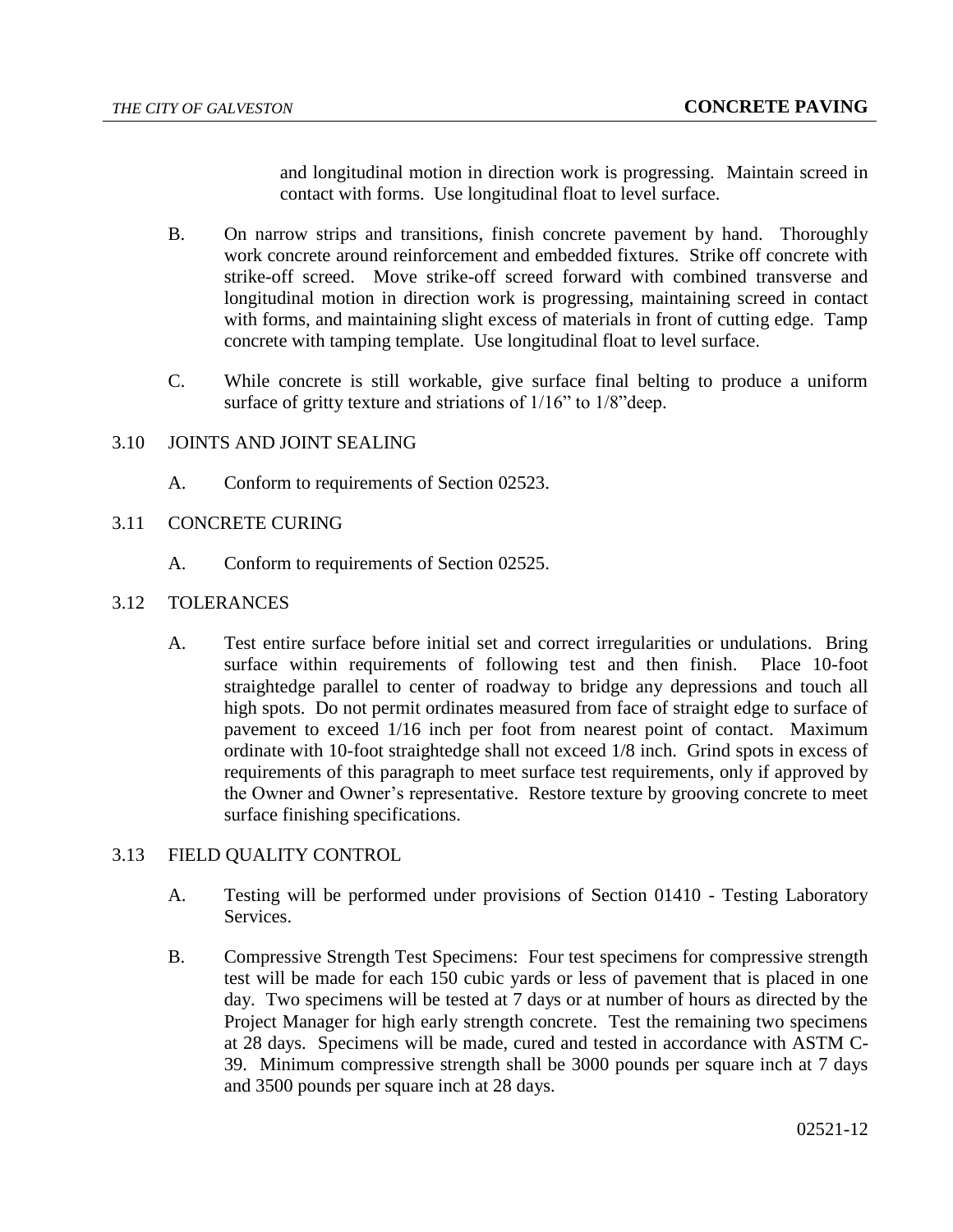- C. Yield test will be made in accordance with ASTM C138 for cement content per cubic yard of concrete. If such cement content is found to be less than that specified per cubic yard, reduce batch weights until amount of cement per cubic yard of concrete conforms to requirements.
- D. Minimum of one 4-inch diameter core will be taken at random locations per 1,000 feet per lane or 1000 square yards of pavement to measure in-place depth. Each core may be tested for 28-day compressive strength according to methods of ASTM C42. The 28-day compressive strength of each core tested shall be a minimum of 3500 pounds per square inch.
- E. Contractor may, at his own expense, request three additional cores in vicinity of cores indicating nonconforming in-place depths. In-place depth at these locations shall be average depth of four cores.
- F. Fill cores and density test sections with new concrete paving or non-shrink grout.

## 3.14 NONCONFORMING PAVEMENT

- A. Remove and replace areas of pavement found deficient in thickness by more than 10 percent, or that fail compressive strength tests, with concrete of thickness shown on Drawings unless accepted by the Owner's Representative.
- B. Remove and replace pavement with unsatisfactory finish as determined by the Owner and Owner's Representative An unsatisfactory finish includes, but is not limited to, rain event that occurs during or after a concrete pour resulting in a poor finish, poor tooling, finishing or sections shall be replaced at no cost to Owner.

#### 3.15 UNIT PRICE ADJUSTMENT

- A. Unit price adjustments shall be made for in-place depth determined by cores as follows:
	- 1. Adjusted Unit Price shall be ratio of average thickness as determined by cores to thickness bid upon, times unit price bid.
	- 2. Adjustment shall apply to a lower limit of 90 percent of unit price bid.
	- 3. No adjustment will be made for excess thickness.

# 3.16 PAVEMENT MARKINGS

A. Restore pavement markings to match those existing in accordance with standard specifications and details and the Owner's Representative's requirements.

# 3.17 PROTECTION